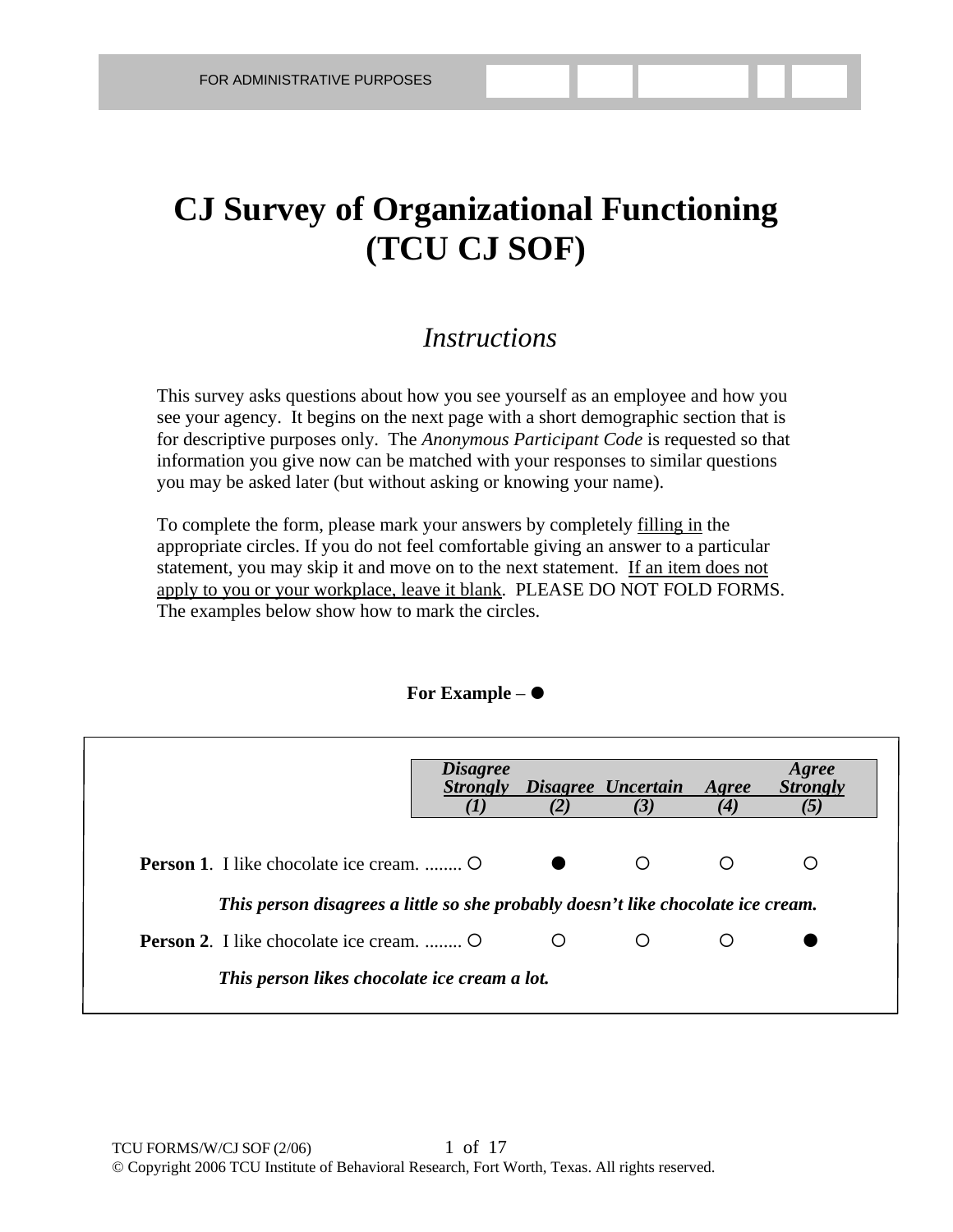## **CJ Survey of Organizational Functioning (TCU CJ SOF)**

| The anonymous participate code below will be used to match data from different evaluation forms<br>without using your name or information that can identify you.                                 |                                                                                                                                                         |                                                                                                                                               |                                                                                                              |  |  |  |  |
|--------------------------------------------------------------------------------------------------------------------------------------------------------------------------------------------------|---------------------------------------------------------------------------------------------------------------------------------------------------------|-----------------------------------------------------------------------------------------------------------------------------------------------|--------------------------------------------------------------------------------------------------------------|--|--|--|--|
| Please complete the following items for your anonymous code:                                                                                                                                     |                                                                                                                                                         |                                                                                                                                               |                                                                                                              |  |  |  |  |
| First letter in mother's first name: \[                                                                                                                                                          |                                                                                                                                                         |                                                                                                                                               | First letter in father's first name: $\boxed{\phantom{a}}$                                                   |  |  |  |  |
| First digit in your social security number:                                                                                                                                                      |                                                                                                                                                         |                                                                                                                                               | Last digit in your social security number:                                                                   |  |  |  |  |
| <b>DAY</b><br><b>MO</b>                                                                                                                                                                          | <b>YR</b>                                                                                                                                               | Your Birth Year: $19 \mid$                                                                                                                    |                                                                                                              |  |  |  |  |
| Are you: $\bigcirc$ Male<br>$O$ Female                                                                                                                                                           |                                                                                                                                                         | <b>Are you Hispanic or Latino?</b>                                                                                                            | $\bigcirc$ No<br>$\bigcirc$ Yes                                                                              |  |  |  |  |
| Are you: [MARK ONE]<br>O American Indian/Alaska Native<br>$O$ Asian<br>O Native Hawaiian or Other Pacific Islander<br>O Black or African American                                                |                                                                                                                                                         | $\circ$ White<br>$O$ More than one race<br>$\circ$ Other (specify):                                                                           |                                                                                                              |  |  |  |  |
| <b>Highest Degree Status: [MARK ONE]</b><br>O No high school diploma or equivalent<br>O High school diploma or equivalent<br>O Some college, but no degree<br>$O$ Associate's degree             |                                                                                                                                                         | $\bigcirc$ Bachelor's degree<br>O Master's degree<br>O Doctoral degree or equivalent<br>$\circ$ Other (medical assistant, RN, post-doctorate) |                                                                                                              |  |  |  |  |
| Discipline/Profession: [MARK ALL THAT APPLY]<br>O Addictions Counseling<br>$\circ$ Other Counseling<br>O Education<br>O Vocational Rehabilitation<br>O Criminal Justice<br>$\bigcirc$ Psychology | O Physician Assistant<br>O Medicine: Other<br>$O$ Nurse                                                                                                 | O Social Work/Human Services<br>O Medicine: Primary Care<br>O Medicine: Psychiatry                                                            | O Nurse Practitioner<br>O Administration<br>O None, unemployed<br>O None, student<br>$\circ$ Other (specify) |  |  |  |  |
| O Not certified or licensed                                                                                                                                                                      | <b>Certification Status in Your Field: [MARK ONE]</b><br>O Currently certified or licensed<br>O Previously certified or licensed, not now<br>$O$ Intern |                                                                                                                                               |                                                                                                              |  |  |  |  |
| <u>How many years of experience</u> do you have in your field or profession?                                                                                                                     |                                                                                                                                                         |                                                                                                                                               |                                                                                                              |  |  |  |  |
| <b>YEARS</b><br><b>MONTHS</b><br><b>YEARS</b><br><b>MONTHS</b>                                                                                                                                   |                                                                                                                                                         |                                                                                                                                               |                                                                                                              |  |  |  |  |
| How many offenders do you directly supervise currently (i.e., your caseload)?                                                                                                                    |                                                                                                                                                         |                                                                                                                                               |                                                                                                              |  |  |  |  |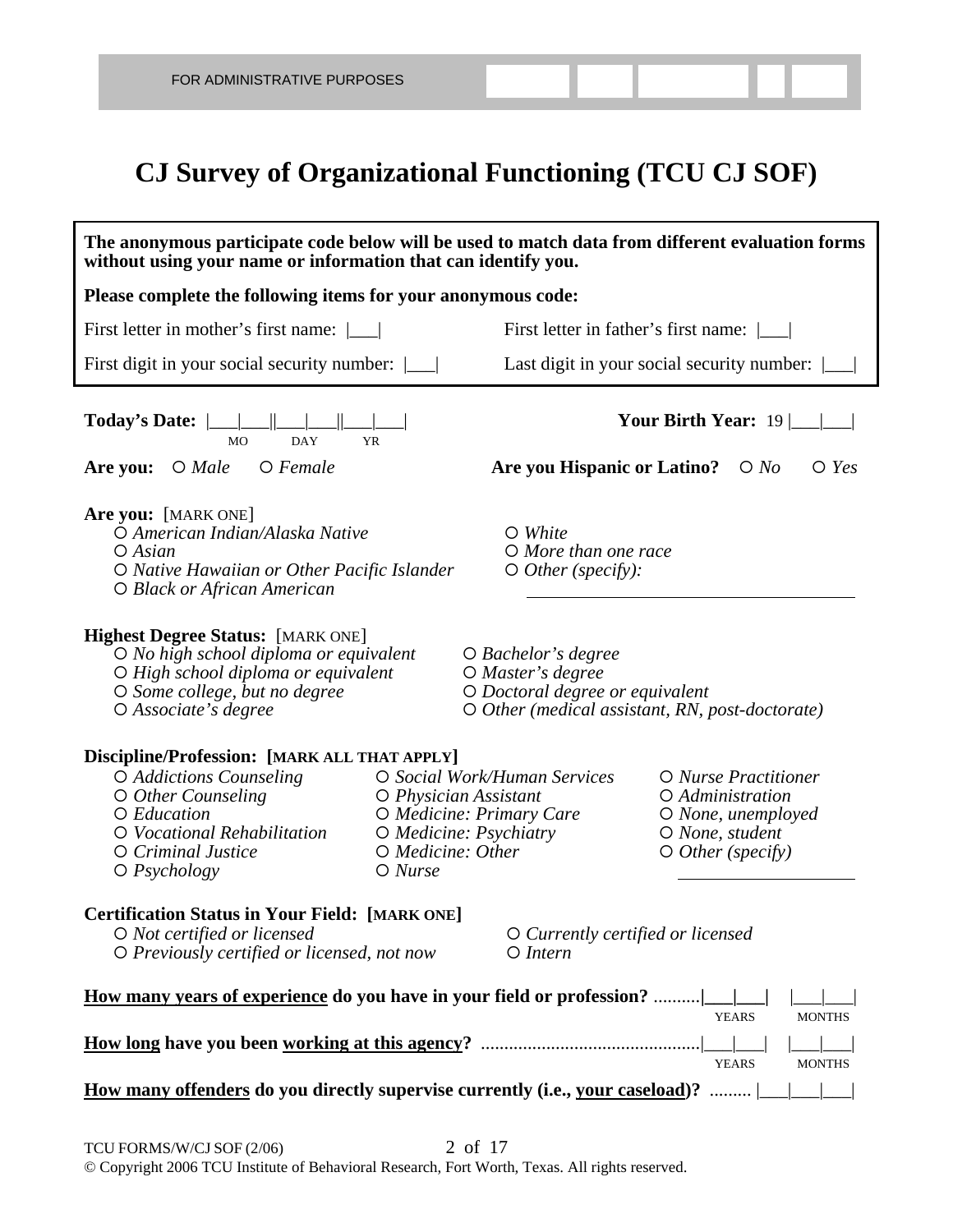## **CJ Survey of Organizational Functioning (TCU CJ SOF)**

*PLEASE FILL IN THE CIRCLE THAT SHOWS YOUR ANSWER TO EACH ITEM.* 

|     |                                            | <i><b>Disagree</b></i><br><b>Strongly</b> |         | Disagree Uncertain | Agree    | Agree<br><b>Strongly</b> |
|-----|--------------------------------------------|-------------------------------------------|---------|--------------------|----------|--------------------------|
|     |                                            | (I)                                       | (2)     | (3)                | $\bf(4)$ | (5)                      |
|     | Your agency needs additional guidance in - |                                           |         |                    |          |                          |
| 1.  |                                            |                                           | O       | O                  | O        | O                        |
| 2.  |                                            |                                           | O       | O                  | O        | O                        |
| 3.  | increasing supervision compliance          |                                           | O       | O                  | O        | O                        |
| 4.  | measuring offender rehabilitation.  O      |                                           | O       | O                  | O        | O                        |
| 5.  | developing more effective                  |                                           | $\circ$ | O                  | $\circ$  | О                        |
| 6.  | raising overall quality of offender        |                                           | $\circ$ | $\circ$            | O        | O                        |
| 7.  | using offender assessments to guide        |                                           | O       | O                  | O        | O                        |
| 8.  | using offender assessments to document     |                                           | $\circ$ | O                  | O        | O                        |
|     | <u>You</u> need more training for $-$      |                                           |         |                    |          |                          |
| 9.  | assessing offender problems                |                                           | O       | O                  | O        | O                        |
| 10. | increasing offender participation          |                                           | O       | O                  | O        | O                        |
| 11. |                                            |                                           | O       | O                  | O        | O                        |
| 12. | improving rapport with offenders.  O       |                                           | O       | O                  | O        | O                        |
| 13. | improving offender thinking and            |                                           | O       | O                  | O        | O                        |
| 14. | improving behavioral management            |                                           | O       | O                  | O        | O                        |
| 15. | improving cognitive focus of offenders     |                                           | O       | $\circ$            | O        | O                        |
| 16. | using computerized offender                |                                           | O       | O                  | O        | O                        |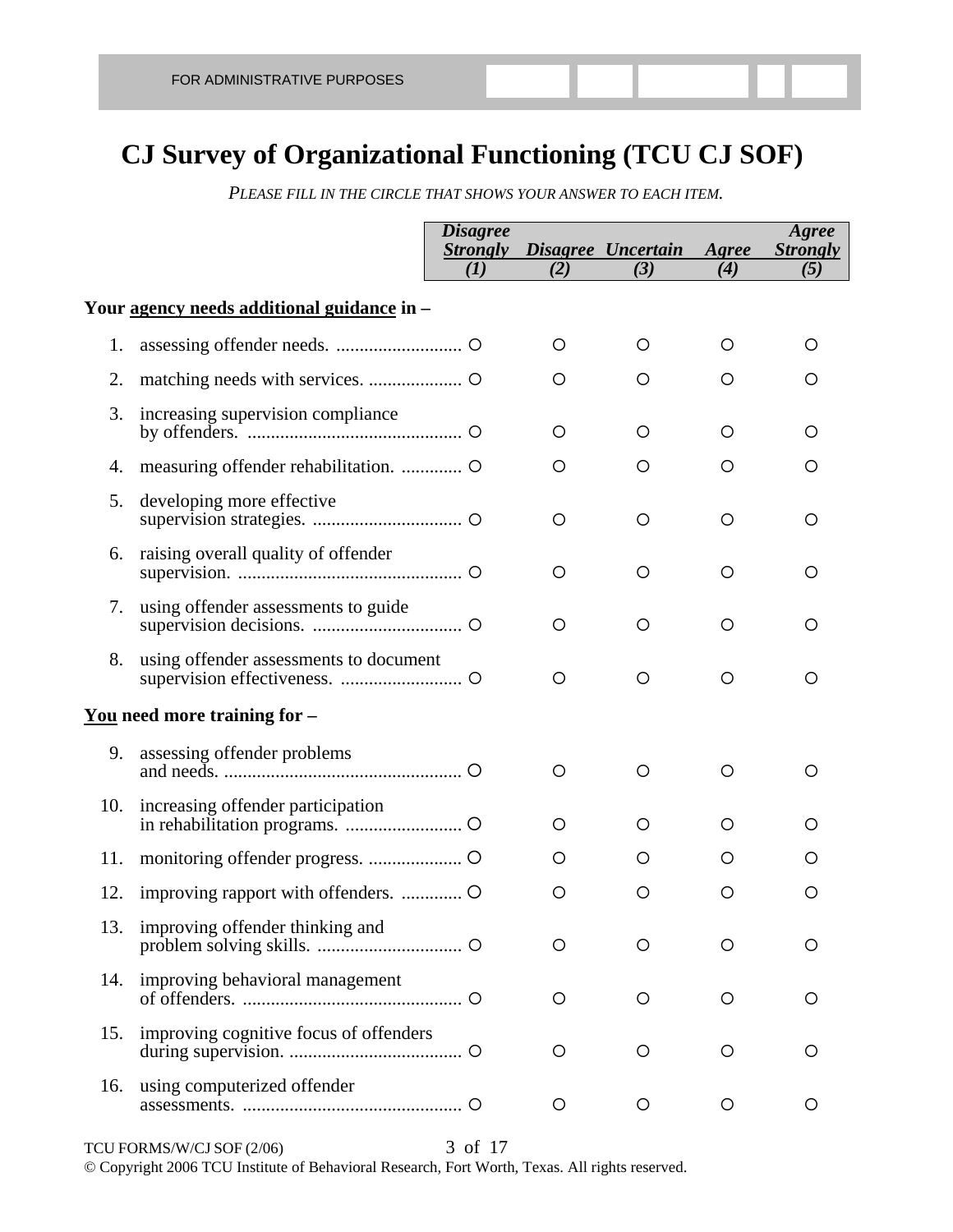|     |                                                                                 | <b>Disagree</b><br><b>Strongly</b> |         | Disagree Uncertain | Agree | Agree<br><b>Strongly</b> |
|-----|---------------------------------------------------------------------------------|------------------------------------|---------|--------------------|-------|--------------------------|
|     | <b>Current pressures to make</b><br>agency changes come from -                  | (I)                                | (2)     | (3)                | (4)   | (5)                      |
| 17. |                                                                                 |                                    | O       | O                  | O     | O                        |
| 18. |                                                                                 |                                    | O       | O                  | O     | O                        |
| 19. |                                                                                 |                                    | O       | O                  | O     | O                        |
| 20. |                                                                                 |                                    | O       | O                  | O     | O                        |
| 21. |                                                                                 |                                    | O       | O                  | O     | O                        |
| 22. |                                                                                 |                                    | O       | O                  | O     | O                        |
| 23. |                                                                                 |                                    | O       | O                  | O     | O                        |
|     | How strongly do you agree or disagree<br>with each of the following statements? |                                    |         |                    |       |                          |
| 24. | You feel overwhelmed by paperwork.  O                                           |                                    | $\circ$ | O                  | O     | O                        |
| 25. | Your offices and equipment                                                      |                                    | $\circ$ | O                  | O     | Ő                        |
| 26. | You have the skills needed to                                                   |                                    | $\circ$ | $\circ$            | O     | O                        |
| 27. | Some employees get confused about                                               |                                    | O       | O                  | O     | O                        |
| 28. | Employees here all get along very well.  O                                      |                                    | O       | O                  | O     | Ő                        |
| 29. | You are satisfied with your present job.  O                                     |                                    | $\circ$ | Ő                  | O     | O                        |
| 30. | You would like to find a job                                                    |                                    | $\circ$ | O                  | O     | Ő                        |
| 31. | Employees understand how this agency<br>fits as part of the criminal justice    |                                    | O       | $\circ$            | O     |                          |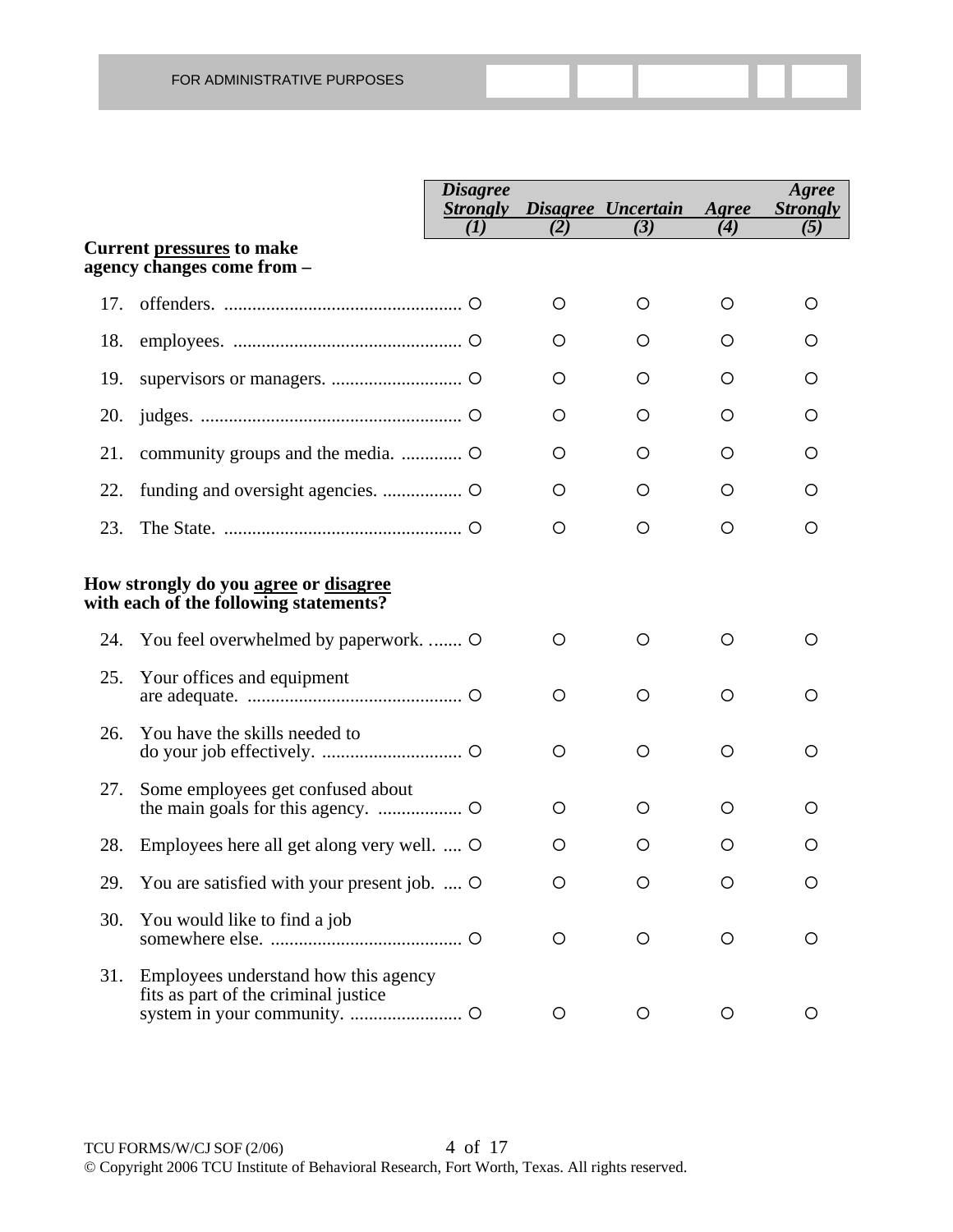|     |                                                                                                                                       | <b>Disagree</b><br><b>Strongly</b> |         | Disagree Uncertain | Agree   | Agree<br><b>Strongly</b> |
|-----|---------------------------------------------------------------------------------------------------------------------------------------|------------------------------------|---------|--------------------|---------|--------------------------|
|     |                                                                                                                                       | (I)                                | (2)     | (3)                | (4)     | (5)                      |
| 32. | Supervision planning decisions for<br>offenders here often have to be revised                                                         |                                    | O       | O                  | O       | O                        |
| 33. | Employee training and continuing<br>education are priorities at this agency.  O                                                       |                                    | O       | O                  | $\circ$ | O                        |
| 34. | Facilities here are adequate for                                                                                                      |                                    | O       | O                  | O       | O                        |
| 35. | You frequently share your job knowledge                                                                                               |                                    | O       | O                  | O       | O                        |
| 36. | You were satisfied with the training<br>offered at workshops available to you                                                         |                                    | O       | O                  | O       | O                        |
| 37. | You used the Internet (World Wide Web)<br>to communicate (e.g., list serves, bulletin<br>boards, chat rooms) with other professionals |                                    | O       | O                  | O       | O                        |
| 38. | Management here fully trusts                                                                                                          |                                    | O       | O                  | O       | O                        |
| 39. | You feel appreciated for the job you do.  O                                                                                           |                                    | O       | O                  | О       | O                        |
| 40. | There is too much friction among                                                                                                      |                                    | $\circ$ | O                  | O       | O                        |
| 41. | Employees at this agency make a<br>conscious effort to coordinate with                                                                |                                    | O       | O                  | O       | O                        |
| 42. | Ideas and suggestions from employees<br>get fair consideration by management.  O                                                      |                                    | О       | $\circ$            | О       | O                        |
| 43. | Employees generally regard you as a                                                                                                   |                                    | O       | $\circ$            | О       | O                        |
| 44. | You have easy access for using                                                                                                        |                                    | O       | О                  | О       | O                        |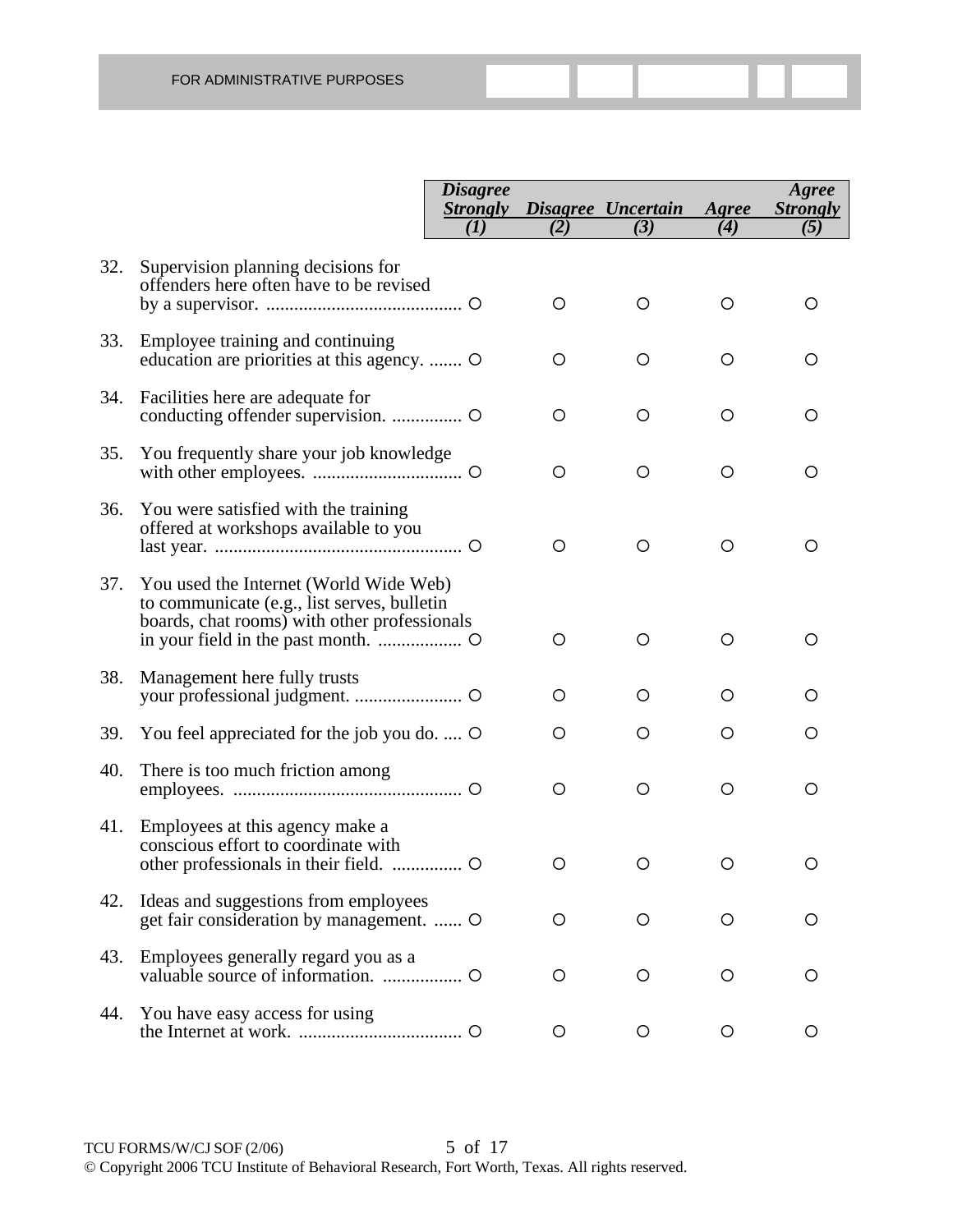|     |                                                                                      | <b>Disagree</b><br><b>Strongly</b> |         | Disagree Uncertain | Agree   | Agree<br><b>Strongly</b> |
|-----|--------------------------------------------------------------------------------------|------------------------------------|---------|--------------------|---------|--------------------------|
|     |                                                                                      | (I)                                | (2)     | (3)                | (4)     | (5)                      |
| 45. | The employees here always work                                                       |                                    | O       | $\circ$            | O       | Ő                        |
| 46. | Offender assessments here are usually                                                |                                    | O       | $\circ$            | O       | O                        |
| 47. | Your duties are clearly related to                                                   |                                    | O       | O                  | $\circ$ | O                        |
| 48. | You learned new skills or techniques<br>at a professional conference                 |                                    | O       | O                  | O       | O                        |
|     | 49. You consistently plan ahead                                                      |                                    | $\circ$ | O                  | O       | O                        |
| 50. | You are under too many pressures                                                     |                                    | $\circ$ | O                  | O       | O                        |
| 51. | Employees here are given broad<br>authority in supervising offenders.  O             |                                    | O       | O                  | O       | O                        |
| 52. | This agency encourages and supports                                                  |                                    | O       | O                  | O       | O                        |
| 53. | You like the people you work with.                                                   |                                    | O       | O                  | O       | O                        |
| 54. | You read about new techniques and<br>supervision information each month.  O          |                                    | O       | O                  | O       | O                        |
| 55. | Employees here are always quick to help                                              |                                    | O       | O                  | O       | O                        |
| 56. | Computer problems are usually repaired                                               |                                    | O       | Ω                  | O       | ( )                      |
| 57. | Novel treatment ideas by employees                                                   |                                    | O       | O                  | O       | O                        |
| 58. | There are enough employees here                                                      |                                    | O       | O                  | O       | O                        |
| 59. | The budget here allows employees to attend<br>professional conferences each year.  O |                                    | O       | O                  | O       | О                        |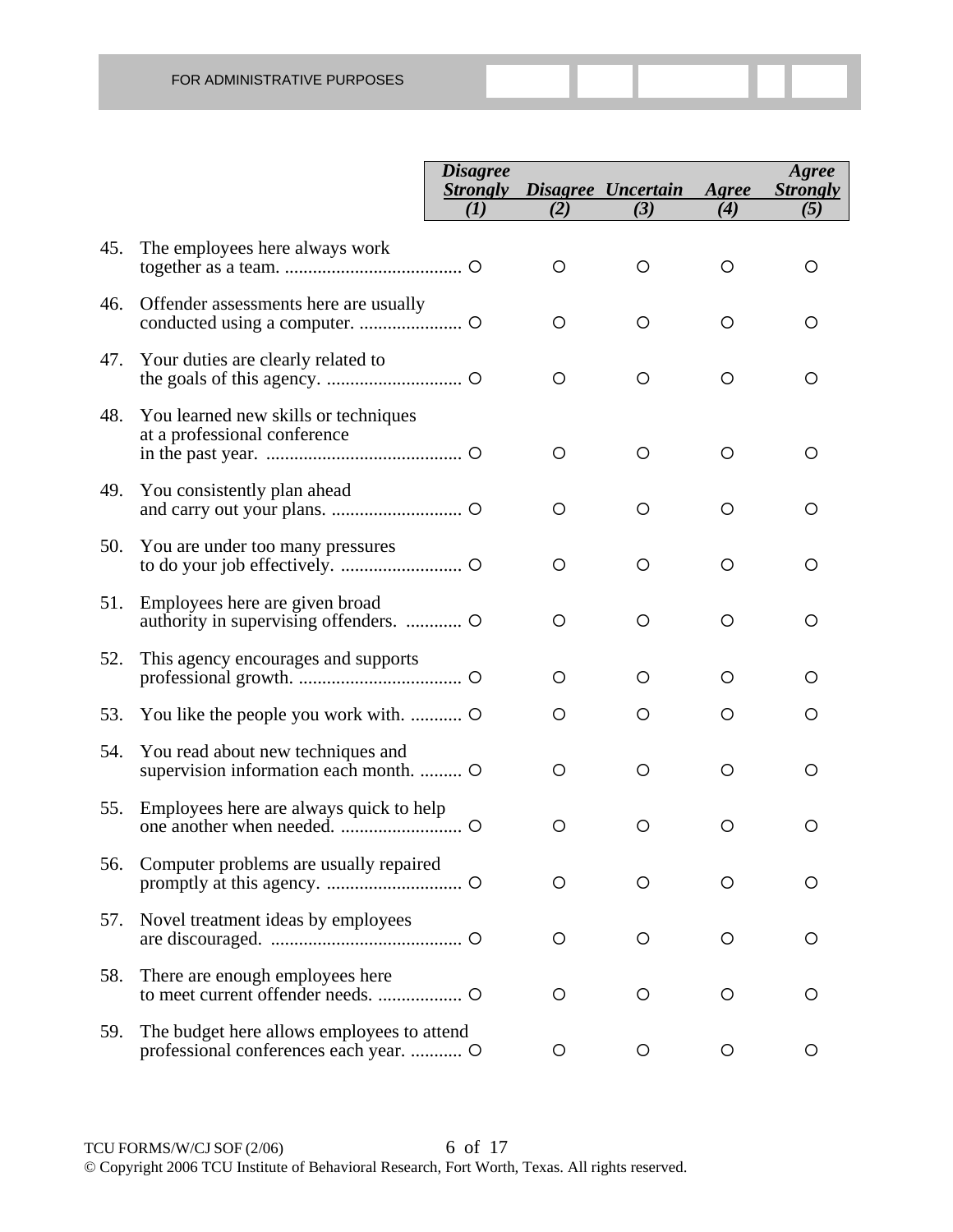|     |                                                                              | <b>Disagree</b><br><b>Strongly</b> |         | Disagree Uncertain | Agree   | Agree<br><b>Strongly</b> |
|-----|------------------------------------------------------------------------------|------------------------------------|---------|--------------------|---------|--------------------------|
|     |                                                                              | (I)                                | (2)     | (3)                | (4)     | (5)                      |
| 60. | You have enough opportunities to keep                                        |                                    | O       | $\circ$            | O       | O                        |
| 61. | Mutual trust and cooperation among                                           |                                    | O       | $\circ$            | $\circ$ | O                        |
| 62. | Most offender records here are                                               |                                    | O       | $\circ$            | O       | O                        |
| 63. | You are willing to try new ideas even                                        |                                    | O       | O                  | O       | Ο                        |
|     | 64. Learning and using new procedures                                        |                                    | O       | O                  | O       | Ο                        |
| 65. | This agency operates with clear goals                                        |                                    | O       | O                  | O       | Ο                        |
|     | 66. Employees often show signs                                               |                                    | O       | O                  | O       | O                        |
| 67. | You feel like you aren't making                                              |                                    | O       | O                  | O       | O                        |
| 68. | You usually accomplish whatever                                              |                                    | O       | O                  | O       | O                        |
| 69. | It is easy to change procedures here                                         |                                    | O       | O                  | O       | O                        |
|     | 70. Employees here often try out<br>different techniques to improve          |                                    | O       | O                  | O       | O                        |
| 71. | You used the Internet (World Wide Web)<br>to access work-related information |                                    | $\circ$ | $\circ$            | O       | O                        |
| 72. | The formal and informal communication                                        |                                    | O       | О                  | О       | O                        |
| 73. | Most employees at this agency                                                |                                    | O       | $\circ$            | O       | O                        |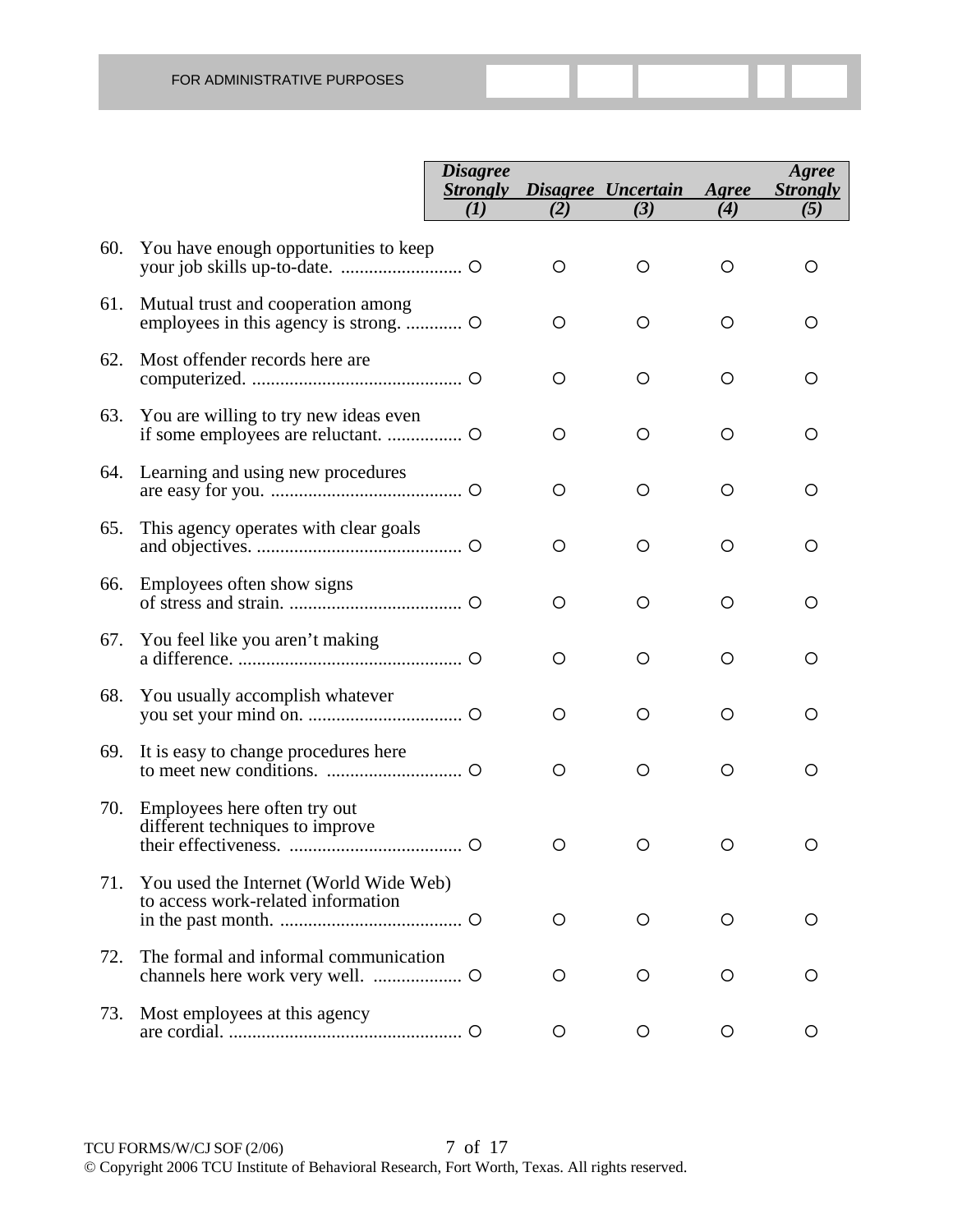|     |                                                                           | <b>Disagree</b><br><b>Strongly</b><br>(I) | (2)     | Disagree Uncertain<br>(3) | Agree<br>(4) | Agree<br><b>Strongly</b><br>(5) |
|-----|---------------------------------------------------------------------------|-------------------------------------------|---------|---------------------------|--------------|---------------------------------|
|     |                                                                           |                                           |         |                           |              |                                 |
| 74. | Offices here allow the privacy<br>needed for supervision of offenders.  O |                                           | O       | O                         | O            | O                               |
| 75. | You are sometimes too cautious or slow                                    |                                           | O       | O                         | O            | O                               |
| 76. | Employees are given too many                                              |                                           | O       | O                         | O            | O                               |
| 77. | You feel that it is a real effort to come                                 |                                           | O       | O                         | O            | O                               |
| 78. | Employees here design programs                                            |                                           | $\circ$ | O                         | O            | O                               |
|     | 79. Employees are always kept                                             |                                           | O       | O                         | O            | O                               |
| 80. | The heavy workload here reduces                                           |                                           | $\circ$ | O                         | O            | O                               |
| 81. | You regularly read professional<br>journal articles or books related      |                                           | O       | O                         | O            |                                 |
| 82. |                                                                           |                                           | O       | O                         | O            | O                               |
| 83. | Other employees often ask your advice                                     |                                           | $\circ$ | O                         | O            | O                               |
| 84. | More open discussions about agency                                        |                                           | $\circ$ | O                         | O            | O                               |
| 85. | This agency holds regular inservice                                       |                                           | O       | Ο                         | O            | O                               |
| 86. | You give high value to the work                                           |                                           | O       | O                         | $\circ$      | O                               |
| 87. | You frequently hear good employee                                         |                                           | $\circ$ | $\circ$                   | $\circ$      | O                               |
| 88. | Other employees often ask for your                                        |                                           | O       | $\circ$                   | $\circ$      | O                               |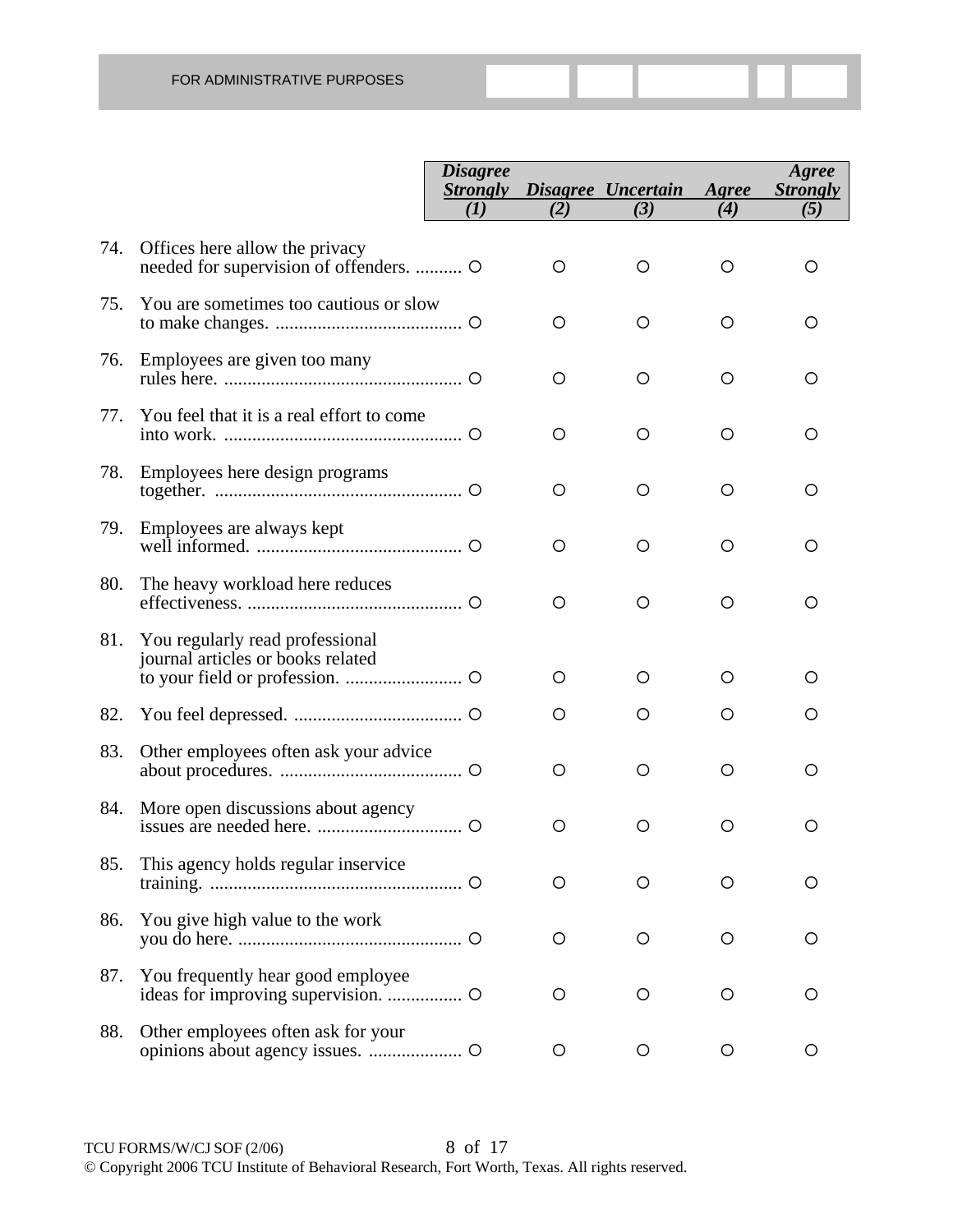|      |                                                                         | <b>Disagree</b><br><b>Strongly</b> |         | Disagree Uncertain | Agree   | Agree<br><b>Strongly</b> |
|------|-------------------------------------------------------------------------|------------------------------------|---------|--------------------|---------|--------------------------|
|      |                                                                         | (I)                                | (2)     | (3)                | (4)     | (5)                      |
| 89.  | You are effective and confident                                         |                                    | $\circ$ | $\circ$            | O       | Ő                        |
|      | 90. You have a computer to use in your                                  |                                    | O       | O                  | O       | O                        |
|      | 91. Everybody here does their fair share                                |                                    | O       | O                  | O       | O                        |
| 92.  | A larger support staff is needed to                                     |                                    | O       | O                  | O       | O                        |
| 93.  | The general attitude here is to use new                                 |                                    | O       | O                  | O       | O                        |
| 94.  | You do a good job of regularly<br>updating and improving your skills.   |                                    | O       | O                  | O       | O                        |
|      | 95. Employees always feel free to ask<br>questions and express concerns |                                    | O       | O                  | $\circ$ | O                        |
| 96.  | You have the skills needed to conduct                                   |                                    | $\circ$ | $\circ$            | O       | O                        |
| 97.  | Employee frustration is common here.  O                                 |                                    | O       | O                  | O       | Ő                        |
| 98.  |                                                                         |                                    | $\circ$ | $\circ$            | O       | O                        |
| 99.  | Management here has a clear plan                                        |                                    | O       | O                  | O       | O                        |
|      | 100. You often influence the decisions                                  |                                    | O       | O                  | O       | O                        |
| 101. | You are proud to tell others where                                      |                                    | O       | O                  | $\circ$ | O                        |
| 102. | You have convenient access to e-mail                                    |                                    | $\circ$ | O                  | O       | Ő                        |
| 103. | You are encouraged here to try                                          |                                    | O       | O                  | O       | Ő                        |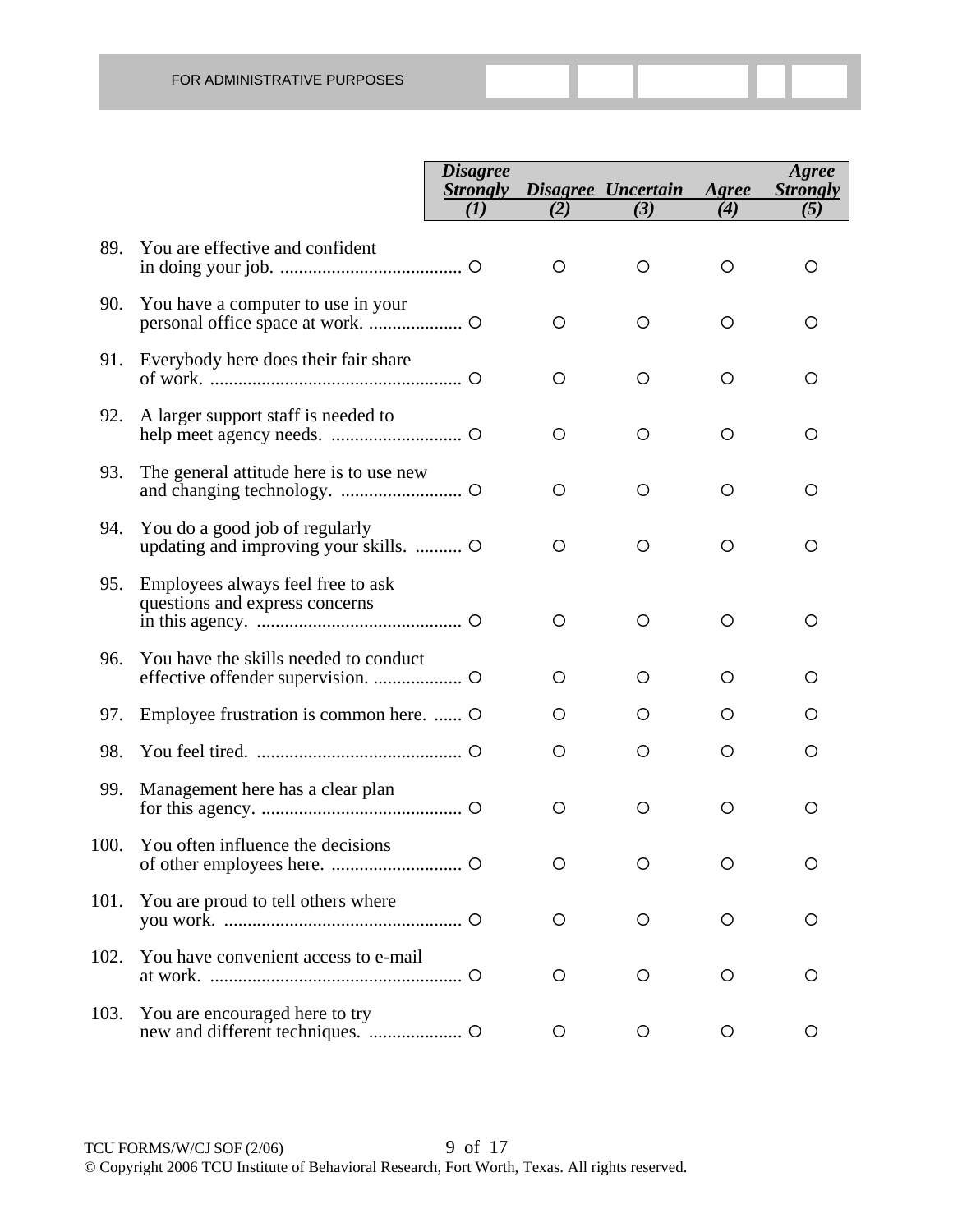|      |                                                                                      | <b>Disagree</b><br><b>Strongly</b> |         | Disagree Uncertain | Agree | Agree<br><b>Strongly</b> |
|------|--------------------------------------------------------------------------------------|------------------------------------|---------|--------------------|-------|--------------------------|
|      |                                                                                      | (I)                                | (2)     | (3)                | (4)   | (5)                      |
| 104. | You are able to adapt quickly                                                        |                                    | O       | O                  | O     | O                        |
| 105. | You feel disillusioned and resentful.  O                                             |                                    | O       | O                  | O     | O                        |
| 106. | You are viewed as a leader by other                                                  |                                    | $\circ$ | $\circ$            | O     | O                        |
| 107. | Computer equipment at this agency                                                    |                                    | O       | O                  | O     | O                        |
| 108. | This agency provides a comfortable<br>reception/waiting area for offenders.  O       |                                    | O       | $\circ$            | O     | O                        |
| 109. | Employees here feel comfortable                                                      |                                    | O       | O                  | O     | O                        |
| 110. | Frequent employee turnover is a problem                                              |                                    | O       | O                  | О     | O                        |
| 111. | Employees here are able to spend                                                     |                                    | O       | O                  | O     | O                        |
| 112. | Support staff here have the skills                                                   |                                    | O       | O                  | O     | O                        |
| 113. |                                                                                      |                                    | O       | O                  | O     | О                        |
| 114. | The director and employees collaborate<br>to make this agency run effectively.  O    |                                    | $\circ$ | $\circ$            | O     | O                        |
| 115. | More computers are needed in                                                         |                                    | $\circ$ | $\circ$            | О     | O                        |
| 116. | You were satisfied with the training<br>opportunities available to you last year.  O |                                    | O       | $\circ$            | O     | O                        |
| 117. | You feel that talking to offenders is                                                |                                    | O       | O                  | O     | O                        |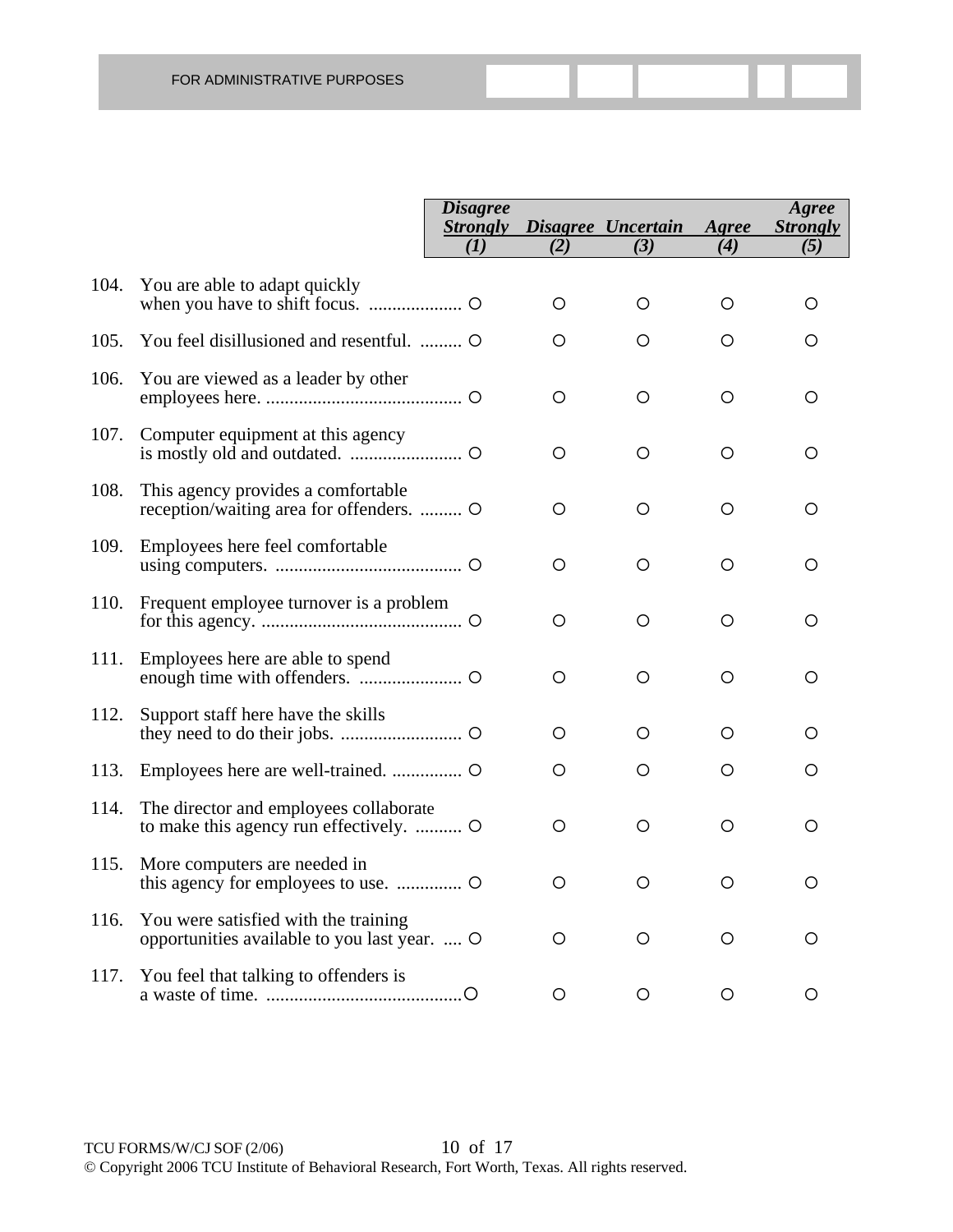|      |                                                                                          | <b>None</b> |                  |   |   | 4 or more |
|------|------------------------------------------------------------------------------------------|-------------|------------------|---|---|-----------|
| 118. | In the last year, how often did you<br>attend training workshops held within             |             | $\left( \right)$ |   |   |           |
| 119. | In the last year, how often did you<br>attend training workshops held more               |             | ◯                |   |   |           |
| 120. | How many workshops do you expect to                                                      |             | ∩                | ∩ | ∩ | ∩         |
| 121. | In the last year, how many times did<br>outside trainers come to your agency to          |             | ∩                |   | ∩ |           |
| 122. | In the last year, how many times did your<br>agency offer special, in-house training?  O |             |                  |   |   |           |

|      |                                                                                                                              | <b>Never</b> |            | <b>Rarely</b> Sometimes | A lot | <b>Almost</b><br><b>Always</b> |
|------|------------------------------------------------------------------------------------------------------------------------------|--------------|------------|-------------------------|-------|--------------------------------|
| 123. | When you attend workshops, how<br>often do you try out the new<br>interventions or techniques learned?  O                    |              | ◯          | ◯                       | ◯     | O                              |
| 124. | Are your offenders interested or<br>responsive to new ideas or materials                                                     |              | O          | O                       | ◯     | O                              |
| 125. | In recent years, how often have you<br>adopted (for regular use) new<br>interventions or techniques                          |              | O          | O                       | O     | O                              |
| 126. | When you have adopted new ideas into<br>your offender supervision, how often<br>have you encouraged other employees          |              | $\bigcirc$ | $\bigcirc$              | ◯     | ◯                              |
| 127. | How often do new interventions or<br>techniques that the employees from<br>your agency learn at workshops                    |              | O          | ◯                       | ◯     | ◯                              |
| 128. | How often do new ideas learned from<br>workshops get discussed or presented at                                               |              | O          | ◯                       | ◯     | ◯                              |
| 129. | How often does the management at your<br>agency recommend or support new ideas<br>or techniques for use by all employees?  O |              | ◯          | ◯                       | ◯     | ◯                              |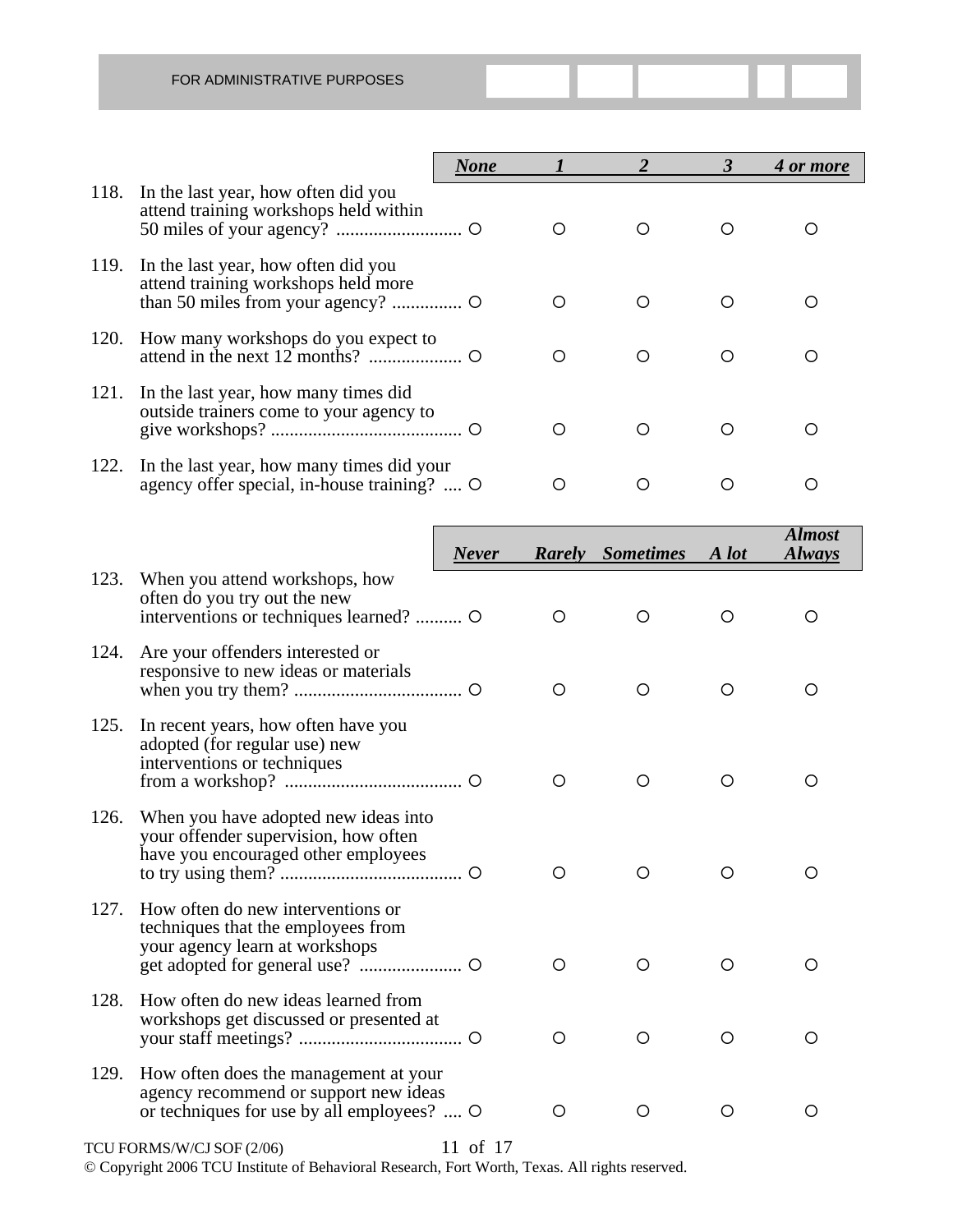|      |                                                                                  | <b>Disagree</b> |     | <b>Strongly Disagree Uncertain</b><br>(3) | Agree<br>(4) | Agree<br><b>Strongly</b> |
|------|----------------------------------------------------------------------------------|-----------------|-----|-------------------------------------------|--------------|--------------------------|
|      | My supervisor –                                                                  | (I)             | (2) |                                           |              | (5)                      |
| 130. | inspires others with his/her plans                                               |                 | O   | O                                         | O            | O                        |
|      |                                                                                  |                 | O   | O                                         | O            | O                        |
| 132. | gets people to work together                                                     |                 | O   | O                                         | O            | O                        |
| 133. | insists on only the best performance.                                            |                 | O   | O                                         | O            | O                        |
| 134. | treats each of us as individuals with<br>different needs, abilities, and         |                 | O   | O                                         | O            | O                        |
| 135. | takes time to listen carefully to and                                            |                 | O   | O                                         | O            | O                        |
| 136. | encourages new ways of looking at                                                |                 | O   | O                                         | O            | O                        |
| 137. | gives special recognition to others'                                             |                 | O   | O                                         | O            | O                        |
| 138. | provides well-defined performance                                                |                 | O   | O                                         | O            | O                        |
| 139. | emphasizes using new ideas, services,<br>administrative techniques, etc., before |                 | O   | O                                         | O            | O                        |
|      | In the past year, you have -                                                     |                 |     |                                           |              |                          |
|      | 140. invited someone in to help enhance                                          |                 | O   | ◯                                         | O            |                          |
| 141. | had colleagues observe your                                                      |                 | O   | O                                         | O            | O                        |
| 142. | received meaningful feedback on<br>your performance from co-workers.  O          |                 | O   | O                                         | O            | O                        |
| 143. | observed other colleagues'                                                       |                 | O   | O                                         | O            | O                        |
| 144. | received useful suggestions for<br>supervising offenders from co-workers.  O     |                 | O   | O                                         | O            | O                        |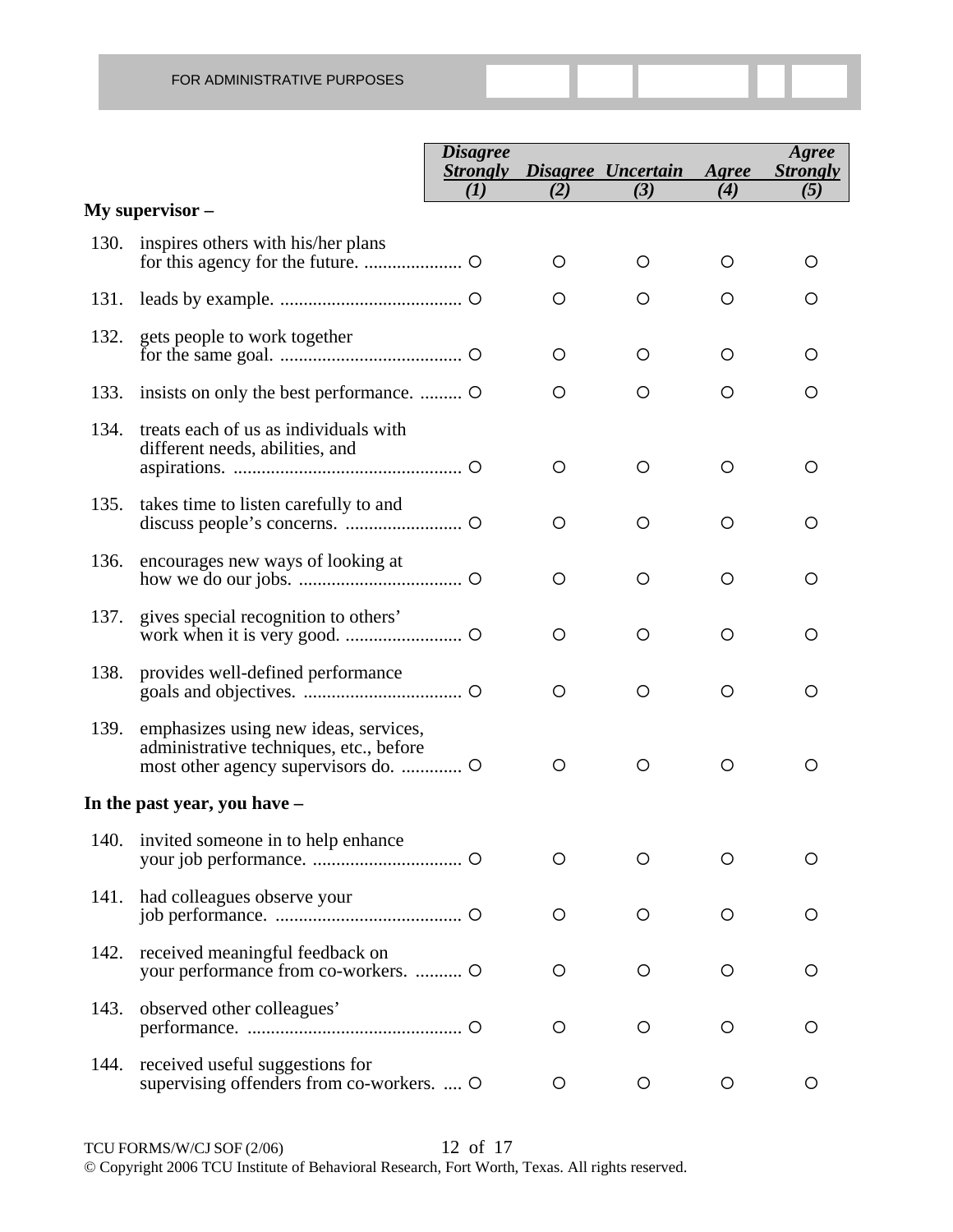|      |                                                                                  | <i><b>Disagree</b></i> |     | <b>Strongly Disagree Uncertain</b> | Agree         | Agree<br><b>Strongly</b> |
|------|----------------------------------------------------------------------------------|------------------------|-----|------------------------------------|---------------|--------------------------|
|      | How strongly do you agree or disagree                                            | (1)                    | (2) | (3)                                | (4)           | (5)                      |
|      | with each of the following statements?                                           |                        |     |                                    |               |                          |
| 145. | Many employees in this agency                                                    |                        | O   | O                                  | O             |                          |
| 146. | Employees support the supervisor in                                              |                        | O   | O                                  | $\circ$       | O                        |
| 147. | When making important decisions,<br>the agency always focuses on what's          |                        | O   | O                                  | O             | O                        |
| 148. | In the past year, you have had frequent<br>conversations with co-workers about   |                        | O   | O                                  | $\circ$       | O                        |
| 149. | A conscious effort is made by employees<br>to make new employees feel welcome    |                        | O   | O                                  | O             | O                        |
| 150. | In the past year, you have had frequent<br>conversations with co-workers about   |                        | O   | O                                  | $\circ$       | O                        |
| 151. | Experienced employees invite<br>new employees to observe, give                   |                        | O   | O                                  | O             | O                        |
| 152. | In the past year, you have had frequent<br>conversations with co-workers about   |                        | O   | O                                  | O             | O                        |
| 153. | Many employees in this agency feel<br>responsible that all offenders improve.  O |                        | O   |                                    | $\mathcal{L}$ |                          |
| 154. | Agency employees regularly discuss<br>assumptions about supervision              |                        | O   | $\circ$                            | $\circ$       | $\circ$                  |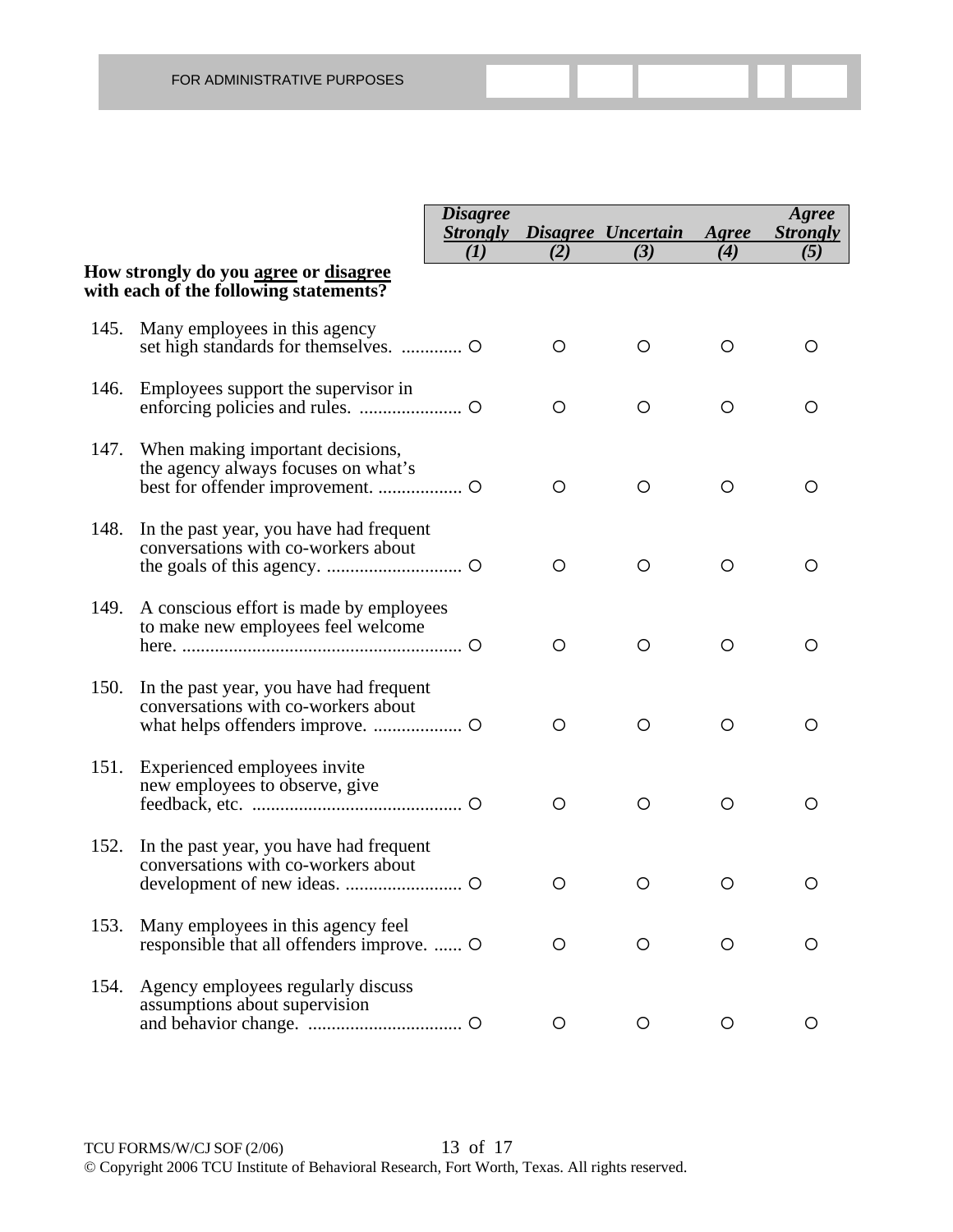|      |                                                                      | <b>Disagree</b> |     |                    |            | Agree           |
|------|----------------------------------------------------------------------|-----------------|-----|--------------------|------------|-----------------|
|      |                                                                      | <b>Strongly</b> |     | Disagree Uncertain | Agree      | <b>Strongly</b> |
|      |                                                                      | (I)             | (2) | (3)                | (4)        | (5)             |
| 155. | Workdays are organized to maximize                                   |                 | O   | O                  | Ω          | O               |
| 156. | This agency sets high standards                                      |                 | O   | O                  | O          |                 |
| 157. | Many employees in this agency feel<br>responsible to help each other |                 | O   | O                  | O          | O               |
| 158. | Many employees help maintain<br>discipline in the entire agency,     |                 | O   | O                  | ◯          |                 |
| 159. | Many employees in this agency<br>take responsibility for improving   |                 | O   | ◯                  | ∩          |                 |
| 160. | At this agency, employees work<br>together to do what is "best for   |                 | O   | $\bigcirc$         | $\bigcirc$ | ◯               |
| 161. | This agency has well-defined                                         |                 | O   | O                  | O          | Ω               |
| 162. | Employees talk about supervision<br>in staff meetings, in the break  |                 | O   | O                  | ( )        | O               |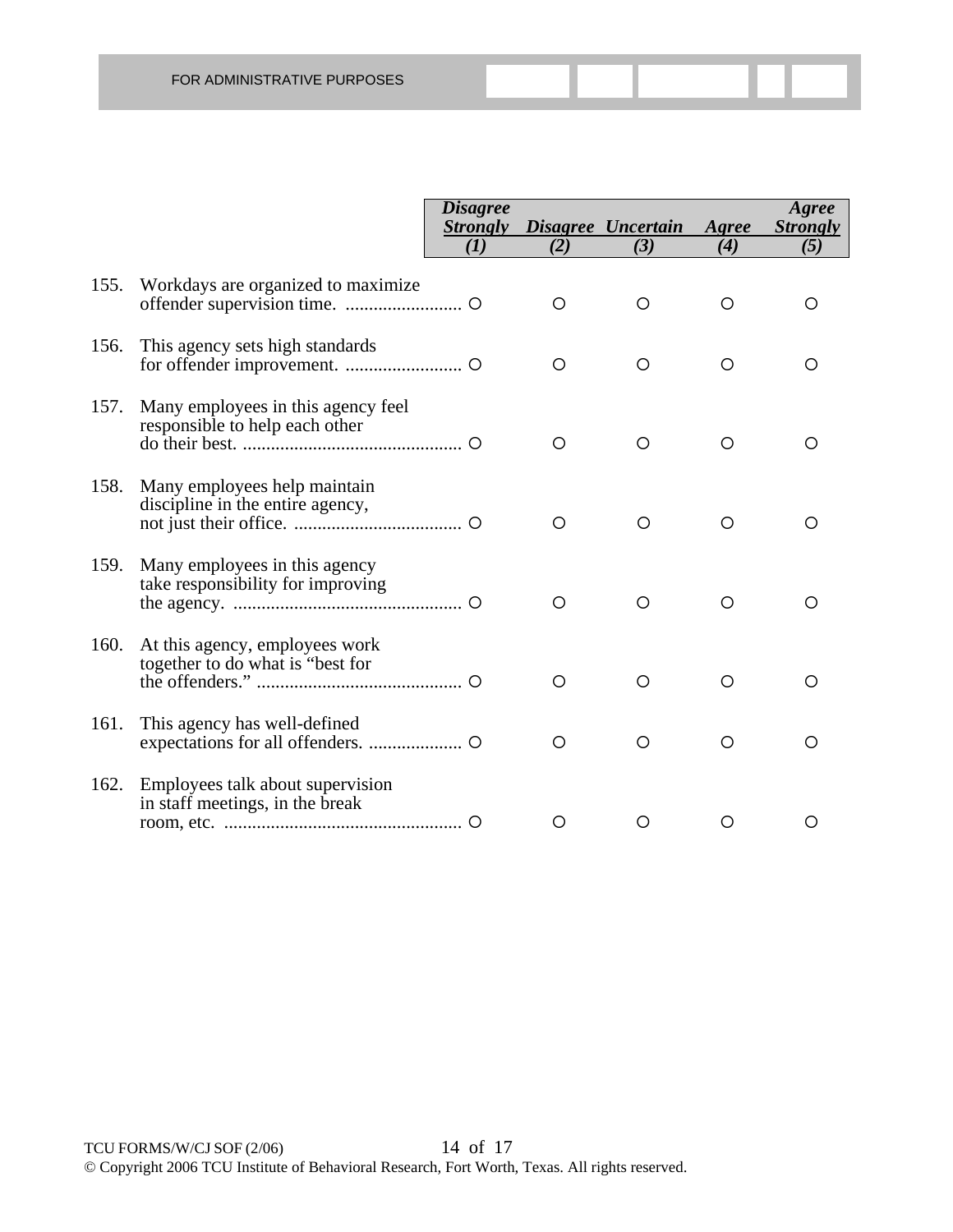# **TCU CJ Training Supplement**

|     |                                                                                                                                  | <b>Disagree</b><br><b>Strongly</b><br>(I) | (2)     | Disagree Uncertain<br>(3) | Agree<br>(4) | Agree<br><b>Strongly</b><br>(5) |
|-----|----------------------------------------------------------------------------------------------------------------------------------|-------------------------------------------|---------|---------------------------|--------------|---------------------------------|
|     | How strongly do you agree or disagree<br>with each of the following statements?                                                  |                                           |         |                           |              |                                 |
|     | <b>Satisfaction with Training</b>                                                                                                |                                           |         |                           |              |                                 |
| 1.  | Good in-house (inservice) training is                                                                                            |                                           | O       | O                         | O            | O                               |
| 2.  | You found good <u>outside</u> training events to                                                                                 |                                           | O       | O                         | O            | O                               |
| 3.  | Your state oversight agency provided                                                                                             |                                           | $\circ$ | O                         | O            | O                               |
|     | 4. Regional/national groups provided                                                                                             |                                           | O       | O                         | O            | O                               |
|     | <b>Training Content Preferences</b>                                                                                              |                                           |         |                           |              |                                 |
| 5.  | More information on substance abuse                                                                                              |                                           | ◯       | O                         | O            | O                               |
| 6.  | More information on the use of                                                                                                   |                                           | O       | O                         | O            | O                               |
|     | 7. Agency employees need sensitivity training                                                                                    |                                           | O       | O                         | $\circ$      | O                               |
| 8.  | Employee training is needed on ethics and                                                                                        |                                           | $\circ$ | $\circ$                   | $\circ$      | O                               |
| 9.  | Specialized training is needed for improving                                                                                     |                                           | O       | O                         | O            | O                               |
| 10. | Employee training is needed on mental health                                                                                     |                                           | O       | O                         | O            | O                               |
| 11. | Training on screening and assessment                                                                                             |                                           | ( )     | ( )                       |              | ( )                             |
| 12. | Agency employees need to be trained<br>to understand other employee functions<br>(e.g., court, field, specialized caseloads).  O |                                           | $\circ$ | $\circ$                   | O            | O                               |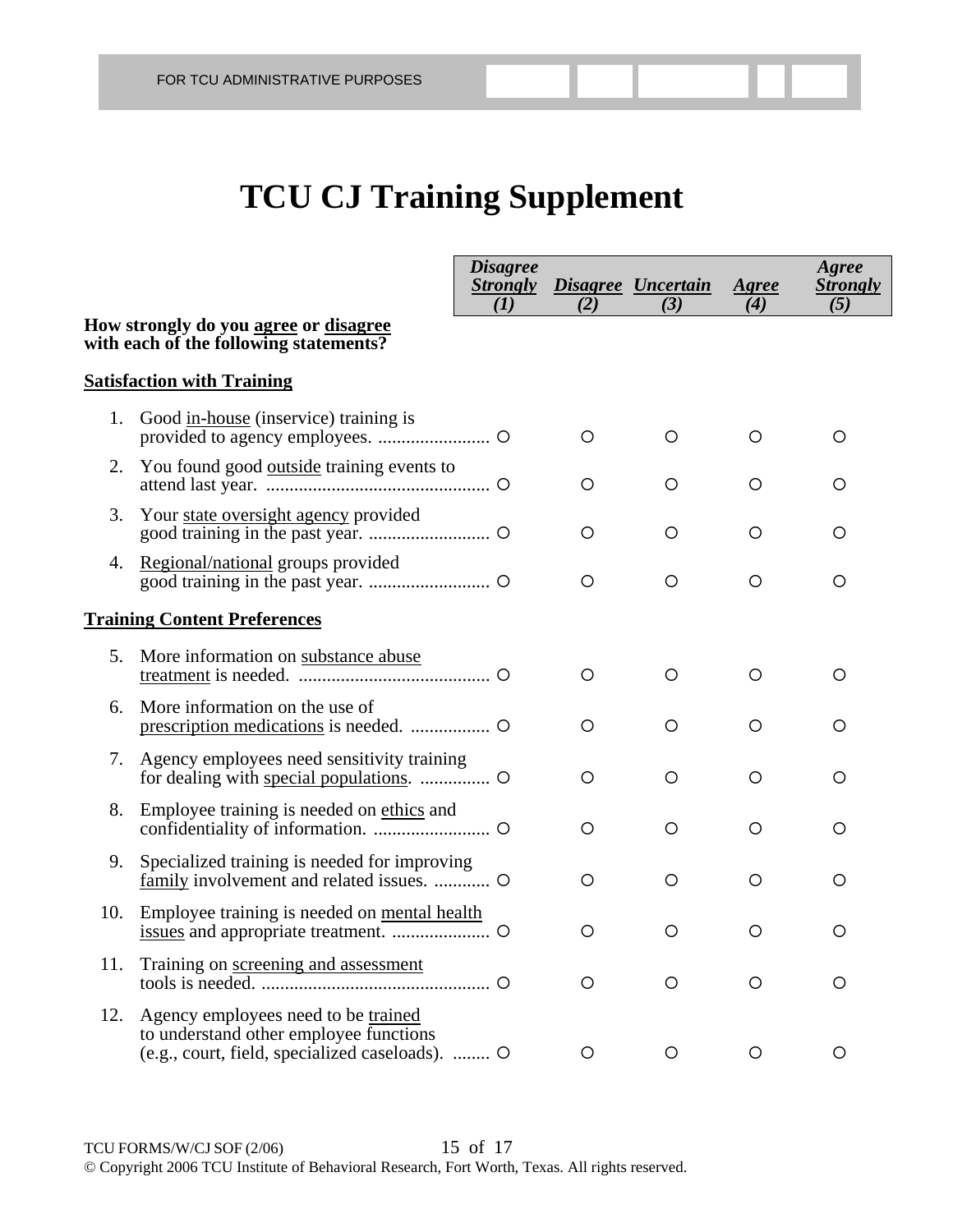|     |                                                                                         | <b>Disagree</b><br><b>Strongly</b><br>(I) | (2)        | <b>Disagree Uncertain</b><br>(3) | Agree<br>(4) | Agree<br><i><b>Strongly</b></i><br>(5) |
|-----|-----------------------------------------------------------------------------------------|-------------------------------------------|------------|----------------------------------|--------------|----------------------------------------|
|     | <b>Training Strategy Preferences</b>                                                    |                                           |            |                                  |              |                                        |
| 13. | General introductory sessions on multiple                                               |                                           | $\circ$    | O                                | Ο            | O                                      |
| 14. | Intensive full-day training on special                                                  |                                           | O          | O                                | Ο            | O                                      |
| 15. | A conceptual model that explains how<br>program activities contribute to "recovery."  O |                                           | $\circ$    | $\circ$                          | O            | O                                      |
| 16. | Training workshops should be based on                                                   |                                           | $\circ$    | $\circ$                          | O            | O                                      |
| 17. | Training workshops should be based on                                                   |                                           | $\circ$    | $\circ$                          | Ο            | O                                      |
| 18. | Training workshops should include                                                       |                                           | $\circ$    | $\circ$                          | O            | O                                      |
| 19. | In-house coaching following specialized                                                 |                                           | $\bigcirc$ | $\bigcirc$                       | Ο            | O                                      |
| 20. | Specialized training made available over                                                |                                           | $\circ$    | $\circ$                          | O            | O                                      |
| 21. | Exchanging ideas with other agencies<br>that have interests similar to yours would      |                                           | O          | $\bigcirc$                       | Ω            | O                                      |
| 22. | Feedback following training                                                             |                                           | O          | Ο                                | Ο            | O                                      |